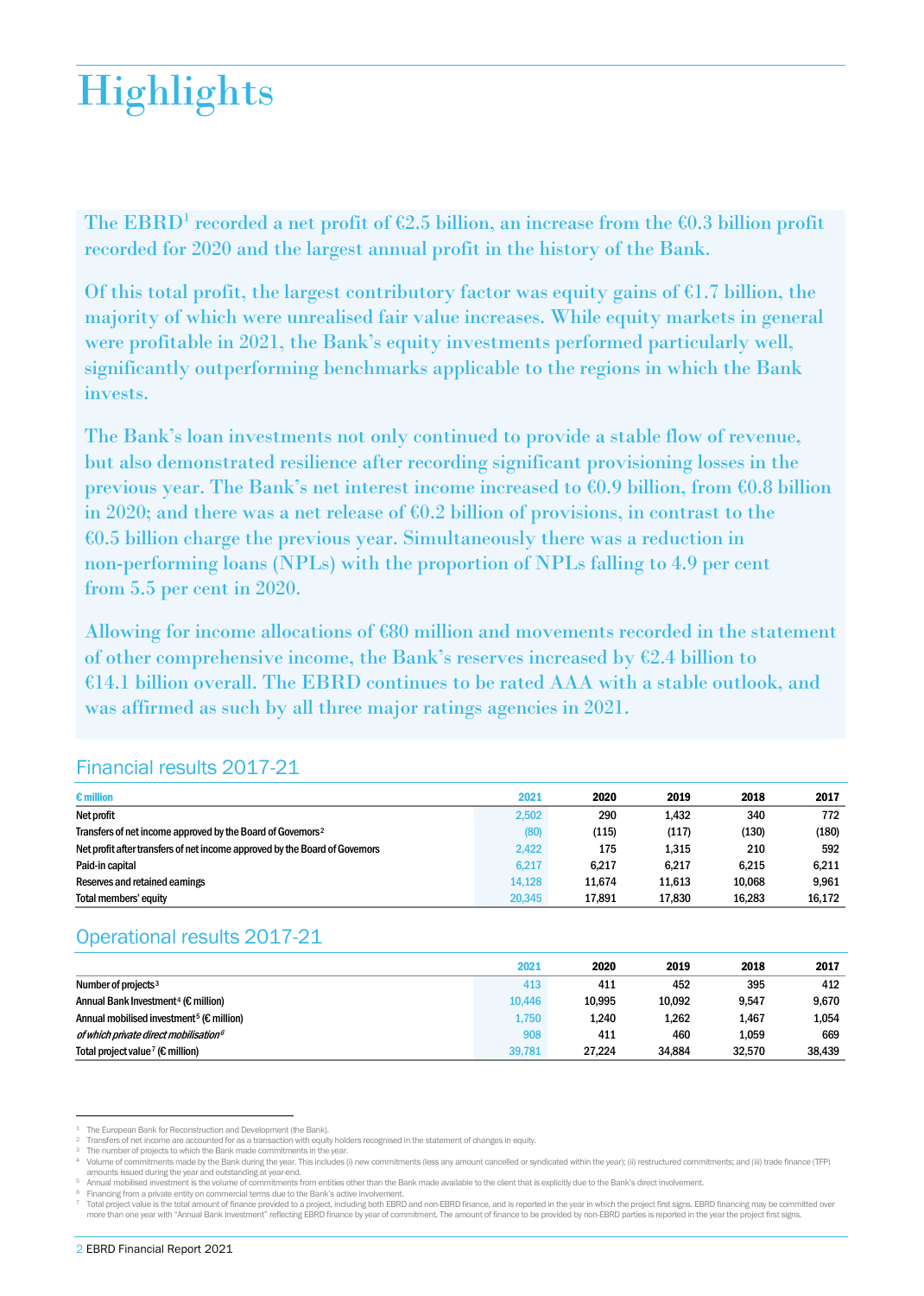The Bank engages primarily in Banking and Treasury activities. Banking activities represent investments in projects that, in accordance with the Agreement Establishing the Bank, are made for the purpose of assisting the economies in which the Bank invests in their transition to open, market economies whilst fostering sustainable and inclusive growth and applying sound banking principles. The main investment products are loans, share investments and guarantees. Treasury activities include raising debt finance, investing surplus liquidity, managing the Bank's foreign exchange and interest rate risks and assisting clients in asset and liability management.

## Banking operations

#### Operational results

Annual Bank Investment amounted to €10.4 billion[8](#page-1-0) in 2021, comprising 413 investment operations and activity in 82 trade finance agreements under the Trade Facilitation Programme (2020: €11.0 billion, 411 investment operations and 85 trade finance agreements).

The EBRD invested in 36 economies in 2021 with investment by region as follows: €2.0 billion in Turkey; €1.8 billion in south-eastern Europe; €1.7 billion in eastern Europe and the Caucasus; €1.5 billion in the southern and eastern Mediterranean (SEMED); €1.3 billion in central Asia; €1.3 billion in central Europe and the Baltic states; and €0.8 billion in Greece.

The Bank's activity in 2021 remained largely shaped by the Covid-19 pandemic as the world continued to face major disruption to global economic activity and business conditions were yet to return to normal. In 2021, Annual Bank Investment in the financial sector reached €4.3 billion, with the majority of financing directed via partner banks to small and medium-sized enterprises, to projects supporting environmental sustainability, to facilitating international trade and to projects developing capital markets. A further €3.6 billion was invested in the sustainable infrastructure sector and €2.5 billion in the diversified corporate sectors.

The Bank's portfolio of investment operations<sup>9</sup> increased from €48.4 billion in 2020 to €50.2 billion by the end of 2021. The growth in the Bank's portfolio reflected the strong level of new investments and the strengthening of the US dollar during 2021 (€/\$1.23 at end-2020 compared with €/\$1.13 at end-2021) resulting in an increase in the euro value of the Bank's US dollardenominated assets.

Gross disbursements[10](#page-1-0) reached €7.3 billion in 2021, below the €7.6 billion disbursed in 2020 but above 2018 and 2019 (both at €7.2 billion). Loan repayments of €6.2 billion (2020: €4.1 billion), reflecting increased levels of reflows from short-term liquidity following the Bank's Solidarity Package in 2020, and equity

divestments of €0.7 billion (2020: €0.5 billion) resulted in operating assets[11](#page-1-2) of €34.3 billion at end-2021, up from €33.3 billion at end-2020.

Operating assets comprised €29.9 billion of disbursed outstanding loans (2020: €28.8 billion) and €4.4 billion of disbursed outstanding equity investments at historic cost (2020: €4.5 billion) at 31 December 2021.

In addition to Annual Bank Investment, annual mobilised investment reached €1.8 billion, comprising €0.9 billion of direct mobilisation from the private sector, principally through syndicated and parallel loans and a further €0.5 billion of unfunded risk participations the Bank attracted on its own projects. In addition, the Bank mobilised €0.4 billion from public sector sources.

The total value of projects signed in 2021 (corresponding to the total amount of EBRD finance and non-EBRD finance including direct mobilisation and additional investment attracted by projects the Bank invested in) reached €39.8 billion in 2021 compared with €27.2 billion in 2020.

The Bank's activities in 2021 remained strongly supported by donor funding, including the Special Funds, the Cooperation Funds and the Trust Funds to support the economic development of the West Bank and Gaza.

These broad-based results reflect an ongoing commitment to the transition of members within the EBRD regions as they build and strengthen sustainable, inclusive, open market economies.

#### Financial performance

Banking operations recorded a net gain of €2.3 billion<sup>[12](#page-1-3)</sup> for 2021, compared with the gain of €0.1 billion for 2020. The Banking profit for the year is primarily attributable to €1.7 billion in gains from equity investments, €0.9 billion of net interest and fee income and a €0.2 billion release of provisions for impairment, offset by €0.4 billion of expenses and depreciation. In comparison to 2020, gains from equity investments increased by €1.4 billion, and there was a net release of loan provisioning charges of €0.7 billion year on year following the substantial charge in 2020.

The sizeable gains delivered by the Bank's equity investments in 2021 were driven by strong performance from all areas of the Bank's equity portfolio. The most notable gains were delivered by investments in the technology sector, which performed particularly well relative to other sectors during the course of the Covid-19 pandemic.

The gains and losses from both share investments and provisioning are expected to continue to show significant variability from year to year, given the volatility of markets in which the Bank invests.

j

<span id="page-1-0"></span>As region/sector amounts and disbursements/repayments are individually reported to one decimal point, the sum of these amounts may create a rounding difference with the Annual Bank Investment total.

<span id="page-1-3"></span><span id="page-1-2"></span><span id="page-1-1"></span><sup>&</sup>lt;sup>9</sup> The Bank's loans and equity investments at cost together with undrawn commitments

 $10$  Principal outflows from the Bank to a client or other agreed third parties.<br> $11$  Operating assets are the total amounts disbursed less reflows.

<sup>&</sup>lt;sup>12</sup> See note 2 on page 61 for further detail